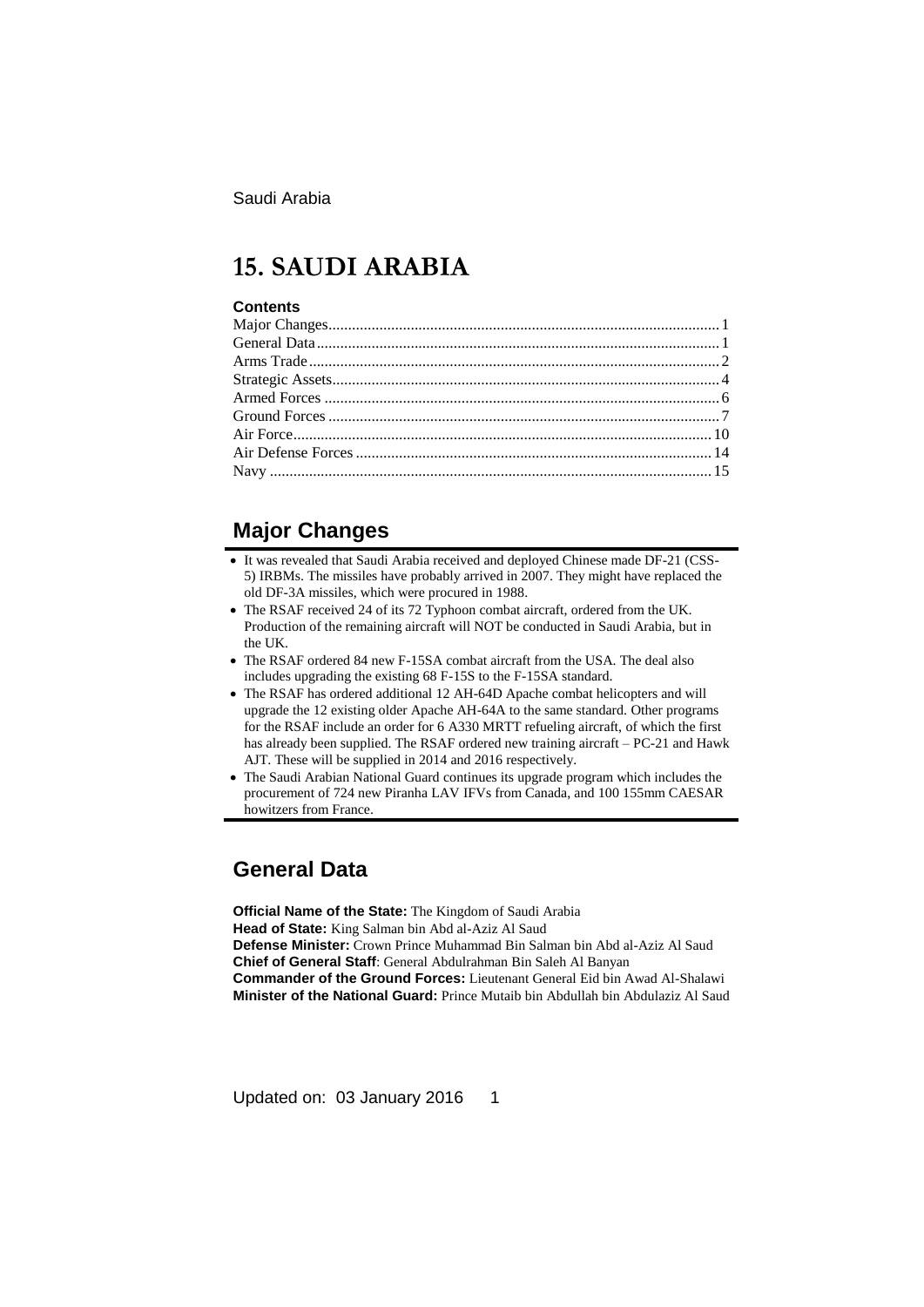#### **Commander of the Air Force:**

**Commander of the Navy:** Vice Admiral Abdullah Sultan Bin Mohammad Al-Sultan

**Area:** 2,331,000 sq. km. **Population:** 25,500,000

### **Foreign Military Cooperation**

| Type                     | <b>Details</b>                                               |
|--------------------------|--------------------------------------------------------------|
| • Foreign forces         | GCC "Peninsula Shield" rapid deployment force                |
|                          | (currently only skeleton presence of other countries' forces |
|                          | is present:; some 8,000 Instructors and technicians from     |
|                          | Pakistan; UK; US (290 troops)                                |
| • Forces deployed abroad | Bahrain (5,000 troops)                                       |
| • Joint maneuvers        | Bahrain (2011), France (2011), India (2012), Pakistan        |
|                          | (2012), South Korea (2011), Turkey (2011), UK (2009),        |
|                          | US (2012), Yemen (2005)                                      |
| • Security cooperation   | France (2006), India (2007), PRC (2006), Russia (2008),      |
|                          | Spain (2008), Turkey (2010)                                  |

# **Arms Trade**

| Country   | Type                | <b>Details</b>                                       |
|-----------|---------------------|------------------------------------------------------|
| Australia | • Military training | Pilot training in Australia (2008)                   |
| Canada    | • Arms transfers    | Piranha LAV APCs (2011)                              |
| Finland   | • Arms transfers    | 120mm NEMO mortars (2011)                            |
| France    | • Arms transfers    | AD C <sup>4</sup> I system (2008), 155mm Caesar guns |
|           |                     | (2010), A330 MRTT tanker aircraft (2011),            |

Damocles targeting pods (2009), AS550 Fennec helicopters (2008), MISKA C<sup>4</sup>I system (2010), Storm Shadow ALCM (2010), Brimstone AGM (2010), AASM

radars (2009); Leopard 2A7 MBTs (2011)

personnel for CSS-2 missiles (unconfirmed)

AGM (2012)

Military training Foreign advisers/instructors/serving

aircraft (2012)

Germany • Arms transfers IRIS-T AAMs (2009), BOR-A 550, Squire

Spain • Military training Training of Saudi pilots in Spain (2010) Switzerland • Arms transfers Skyguard AD systems (2009), PC-21 trainer

### **Arms Procurement and Security Assistance Received**

India • Military training Trainees in India (2008) Italy • Arms transfers Falco UAV (2012)

PRC • Arms transfers 155mm PLZ-45 guns (2011)

Sweden • Arms transfers Saab 2000 AEW aircraft (2010)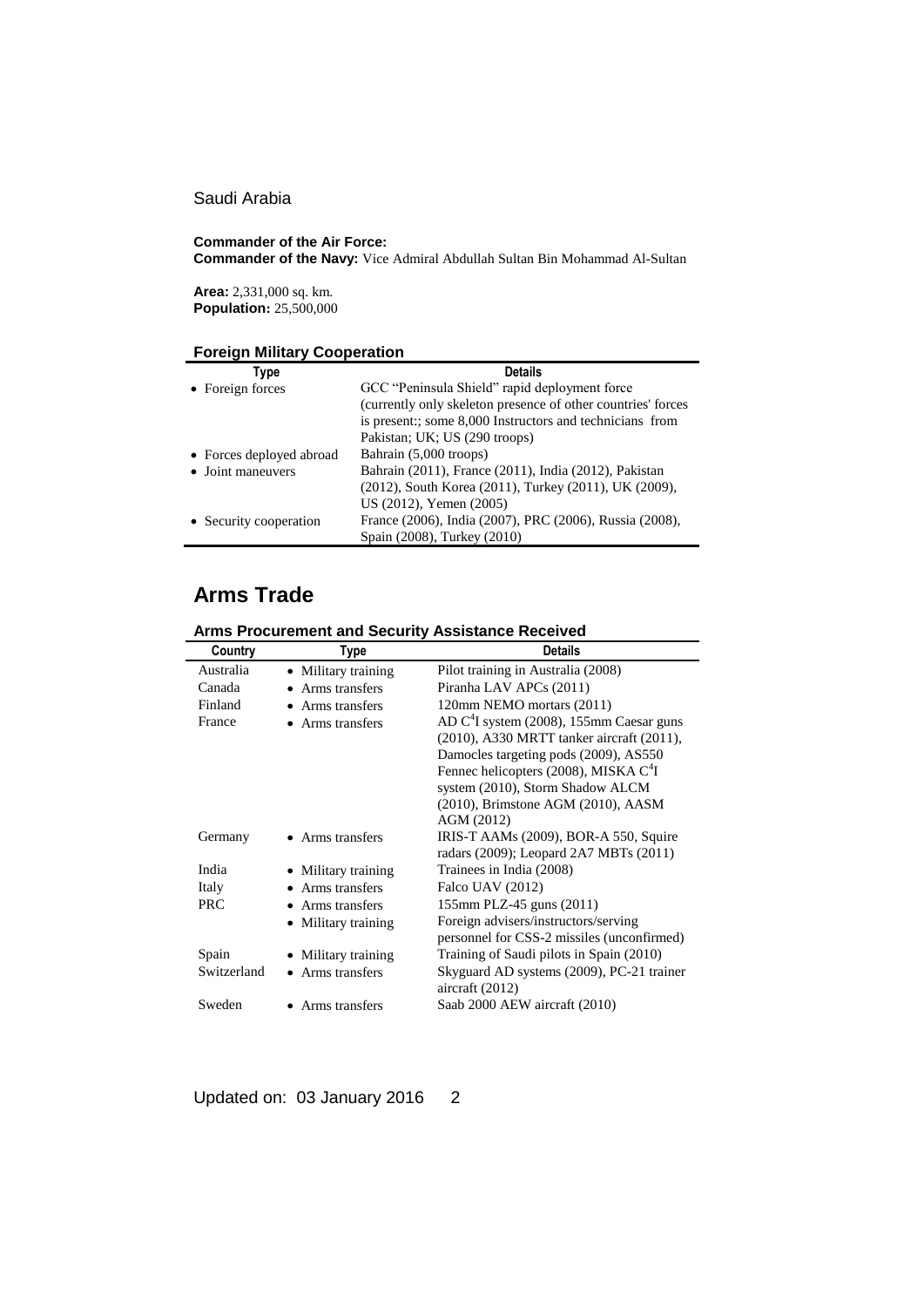Saudi Arabia

| Country   | <b>Type</b>                         | <b>Details</b>                                                                             |
|-----------|-------------------------------------|--------------------------------------------------------------------------------------------|
|           | • Cooperation in arms<br>production | Simum/BILL-2 ATGMs (2012)                                                                  |
| Turkey    | Arms transfers                      | Upgrading of M113 APCs (2010)                                                              |
| <b>UK</b> | • Arms transfers                    | Typhoon aircraft (2012), Upgrading of                                                      |
|           |                                     | Tornado IDS aircraft (2011), Tactica APCs                                                  |
|           |                                     | $(2011)$ , EW C <sup>4</sup> ISR system $(2011)$ , upgrading                               |
|           |                                     | of minehunters (2009), Paveway-4 guided                                                    |
|           |                                     | bombs (2011), Storm Shadow ALCM                                                            |
|           |                                     | (2011), Hawk AJT aircraft (2012)                                                           |
|           | • Maintenance aid                   | Technical assistance and maintenance (2009)                                                |
| US        | • Arms transfers                    | AIM-9X AAMs (2012), upgrading of M1A2                                                      |
|           |                                     | MBTs (2012), upgrading of E-3 AWACS                                                        |
|           |                                     | aircraft (2012), JDAM (2008), AAQ-33                                                       |
|           |                                     | Sniper targeting pods (2011), King Air 350                                                 |
|           |                                     | aircraft (2011), S-92 helicopter (2009), S-                                                |
|           |                                     | 76D helicopter (2010), S-434 helicopter                                                    |
|           |                                     | (2009), upgrading of FPS-117 AD radars                                                     |
|           |                                     | (2008), AH-64D Apache Longbow                                                              |
|           |                                     | helicopters (2010), ATC radar network                                                      |
|           |                                     | (2009), TOW-2A RF ATGMs (2010),                                                            |
|           |                                     | Javelin ATGMs (2010), UH 60 helicopters                                                    |
|           |                                     | (2011), AH-6i helicopters (2012), MD-530F                                                  |
|           |                                     | helicopters (2012), F-15SA aircraft (2012),<br>upgrading Patriot to PAC-3 standard (2011), |
|           |                                     | CBU-105 SFW (2011), 155mm M777 guns                                                        |
|           |                                     | (2011), 105mm M119 guns (2011), TPQ-                                                       |
|           |                                     | 36V radars (2011); M1151B1 HMMWVs                                                          |
|           |                                     | (2011); Sniper targeting pods (2012), DB-                                                  |
|           |                                     | 110 reconnaissance pods (2012), AGM-84K                                                    |
|           |                                     | SALM-ER (2012), Upgrading of 8 UH-60                                                       |
|           |                                     | helicopters (2013)                                                                         |
|           | • Maintenance aid                   | Technical assistance and maintenance (2009)                                                |
|           | Military training<br>٠              | Foreign advisers (500), trainees in the USA                                                |
|           |                                     | (2011)                                                                                     |

# **Arms Sales and Security Assistance Extended**

| Country | vpe                                                                  | <b>Details</b>                |  |  |  |
|---------|----------------------------------------------------------------------|-------------------------------|--|--|--|
| US      | HQ at Riyadh, facilities for combat aircraft<br>$\bullet$ Facilities |                               |  |  |  |
|         |                                                                      | at Taif and Dhahran air bases |  |  |  |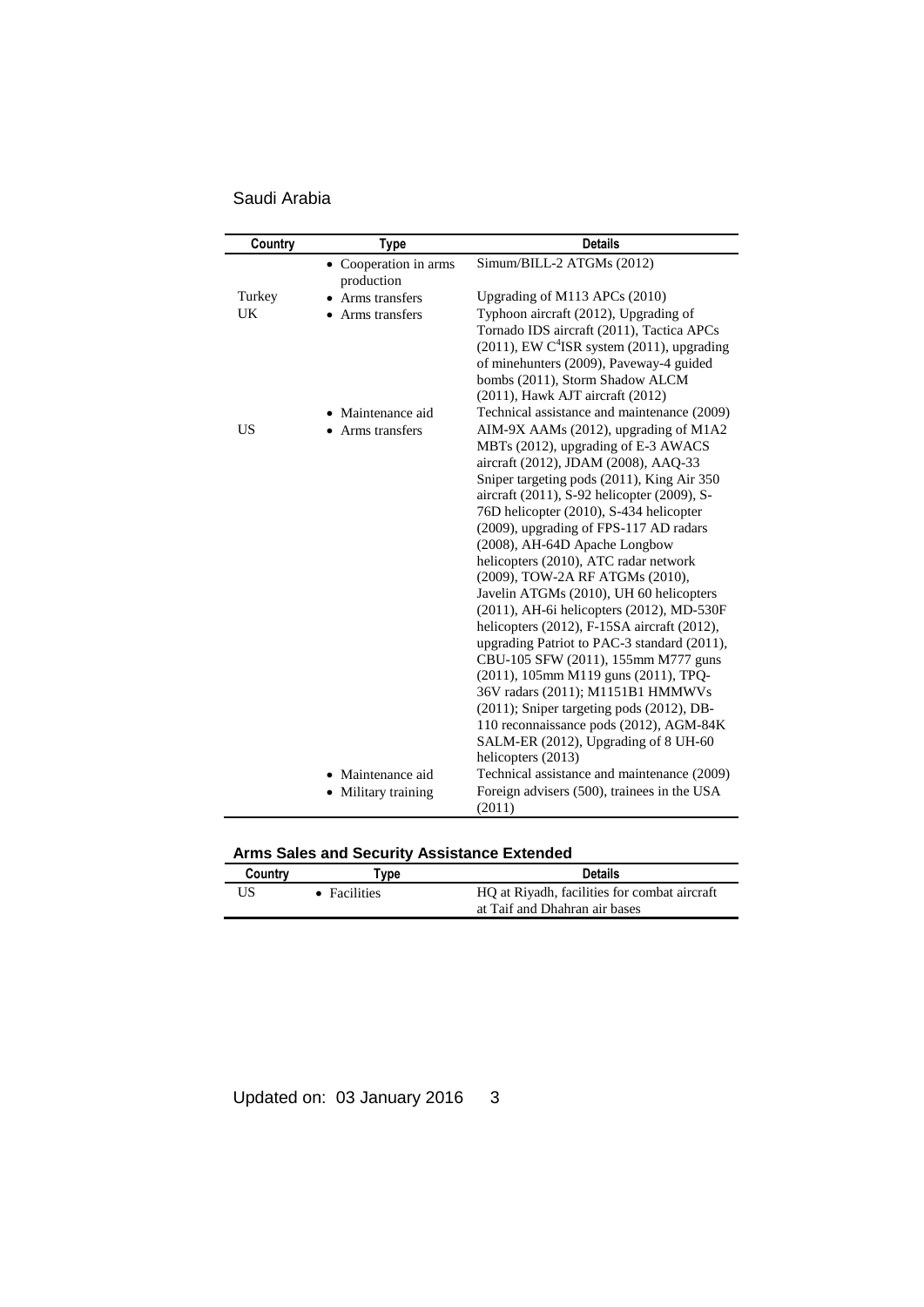|                                                              | M | P | A |
|--------------------------------------------------------------|---|---|---|
| Army equipment                                               |   |   |   |
| $\bullet$ al-Fahd 8x8 APC                                    |   |   |   |
| • al-Shibl LAVs, Zephyr SRV                                  |   |   |   |
| • Small arms ammunition                                      |   |   |   |
| • Upgrading of AML and BMR-600 APCs                          |   |   |   |
| • Upgrading of M113 to ACVs                                  |   |   |   |
| $\bullet$ Simum/Bill-2 ATGMs                                 |   |   |   |
| Air Force equipment                                          |   |   |   |
| • Some accessories and components for foreign-made aircraft, |   |   |   |
| flares and chaff                                             |   |   |   |
| • Paveway-2 laser-guided bombs                               |   |   |   |
| • Typhoon Tranche-2 aircraft                                 |   |   |   |
| • Upgrading of Tornado IDS to TSP standard                   |   |   |   |
| • Damocles targeting pod                                     |   |   |   |
| Naval equipment                                              |   |   |   |
| • Eraf fast interception crafts                              |   |   |   |
| $\bullet$ Tug boats                                          |   |   |   |
| <b>Electronics</b>                                           |   |   |   |
| • Ground surveillance radars                                 |   |   |   |
| • Hand-held thermal imager/binocular                         |   |   |   |
| • Radio transceivers                                         |   |   |   |
| • Components for EW equipment                                |   |   |   |
| • Components of aircraft radars                              |   |   |   |
| M - manufacture (indigenously developed)<br>Note:            |   |   |   |

P - production under license A - assembly

# **Strategic Assets**

### **NBC Capabilities**

**Nuclear capability**

No known nuclear activity. Nuclear cooperation accords with China, France, Russia, South Korea, and USA. Party to the NPT. **Chemical weapons and protective equipment** No known CW activities. Personal protective equipment, decontamination units, US-made CAM chemical detection systems; Fuchs (Fox) NBC detection vehicles. Party to the CWC. **Biological weapons** No known BW activities. Party to the BWC.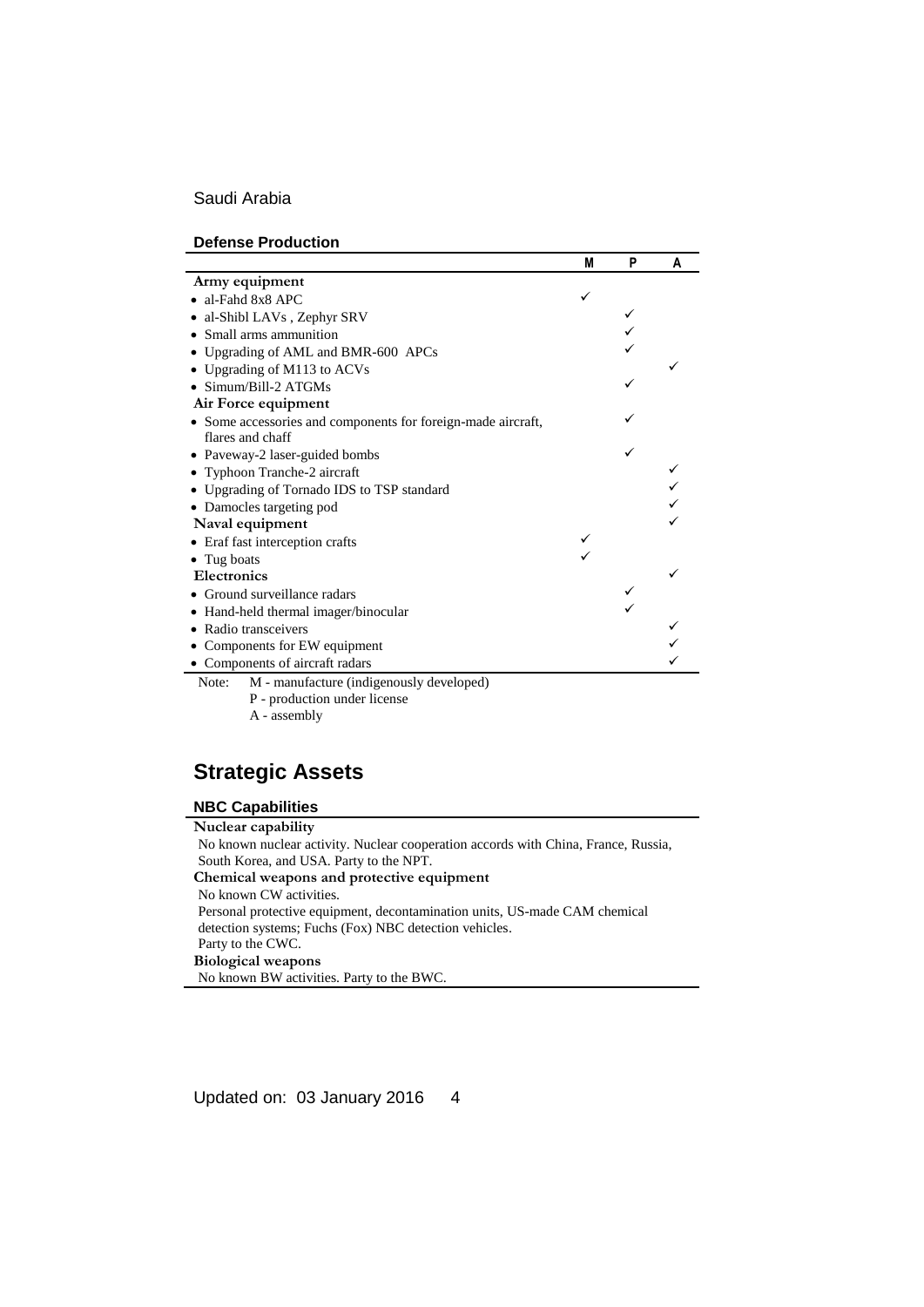| <b>Ballistic Missiles</b> |           |                 |              |                                                                |
|---------------------------|-----------|-----------------|--------------|----------------------------------------------------------------|
| <b>Model</b>              | Launchers | <b>Missiles</b> | <b>Since</b> | <b>Notes</b>                                                   |
| $\bullet$ DF-3A (CSS-2)   | $8 - 12$  | $30 - 50$       | 1988         | Number of<br>launchers<br>unconfirmed.<br>Probably<br>obsolete |
| • DF-21 $(CSS-5)$         | $^+$      | $^{+}$          | 2007         |                                                                |
|                           |           |                 |              |                                                                |

| Space Assets                              |                                         |                                                                                                                                                                                                                                                                               |  |  |  |
|-------------------------------------------|-----------------------------------------|-------------------------------------------------------------------------------------------------------------------------------------------------------------------------------------------------------------------------------------------------------------------------------|--|--|--|
| Model                                     | Type                                    | <b>Notes</b>                                                                                                                                                                                                                                                                  |  |  |  |
| <b>Satellites</b>                         |                                         |                                                                                                                                                                                                                                                                               |  |  |  |
| Communication<br>ArabSat                  |                                         | Civilian communication satellite<br>network. Currently deployed are<br>ArabSat- $2B/5A$ and Bader- $4/5/6$                                                                                                                                                                    |  |  |  |
| Research<br>Saudi ComSat                  |                                         | Commercial micro satellites; Seven<br>satellites, out of 24; 12 kg each.                                                                                                                                                                                                      |  |  |  |
| Saudi Sat 1/2/3<br><b>Ground Stations</b> | Remote sensing<br>and space<br>research | 2 (10 kg. each) were launched in<br>September 2000 by a Russian military<br>rocket, and are orbiting 650 km above<br>earth. The third satellite was launched<br>in December 2002. Saudi Sat 2 (30kg)<br>was launched in June 2004. Saudi Sat<br>3 was launched in April 2007. |  |  |  |
| $\bullet$ SCRS                            | Imagery                                 | Receiving SPOT, Landsat and NOAA                                                                                                                                                                                                                                              |  |  |  |
| Future procurement                        |                                         |                                                                                                                                                                                                                                                                               |  |  |  |
| Arabsat-6                                 | Communication                           | Fifth generation satellite planned for<br>launch in 2012.                                                                                                                                                                                                                     |  |  |  |

### **Command and Control Assets**

| Name                       | <b>Description</b>                                                                                                                                               |
|----------------------------|------------------------------------------------------------------------------------------------------------------------------------------------------------------|
| Air defense                |                                                                                                                                                                  |
| Peace Shield               | Integrated Early Warning national command and control system,<br>integrating several radar systems and linking between national<br>and regional command centers. |
| <b>SAMOC</b>               | Command and control system which assigns threats and targets<br>to AD assets.                                                                                    |
| al-Madhallah<br>(Umbrella) | Command and control System for Electronic Warfare and AD<br>batteries. Comprised of regional command centers which are                                           |
|                            | linked to AD assets.                                                                                                                                             |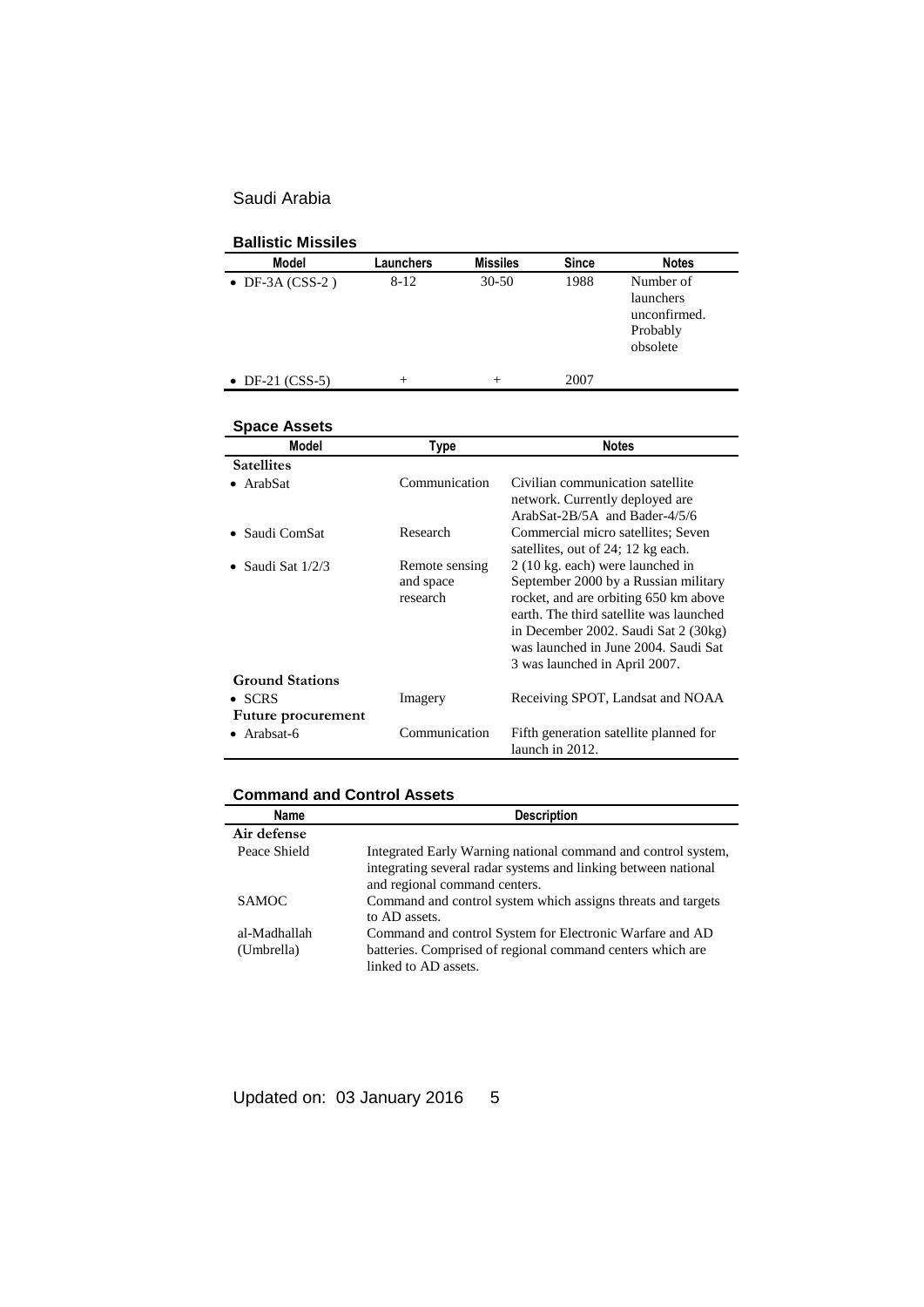**Border Surveillance**

National border surveillance system, comprising of regional command centers linked to radars and sensors deployed along the borders.

# **Armed Forces**

| Order-of-Battle      |           |           |           |           |           |
|----------------------|-----------|-----------|-----------|-----------|-----------|
| Year                 | 2008      | 2009      | 2010      | 2011      | 2012      |
| General data         |           |           |           |           |           |
| • Personnel          | 214,500   | 214,500   | 214,500   | 214,500   | 214,500   |
| (regular)            |           |           |           |           |           |
| • SSM launchers      | $8 - 12$  | $8 - 12$  | $8 - 12$  | $8-12$    | $8 - 12$  |
| <b>Ground Forces</b> |           |           |           |           |           |
| • Number of          | 20        | 20        | $23*$     | 23        | 23        |
| brigades             |           |           |           |           |           |
| $\bullet$ Tanks      | 750       | 765       | 765       | 980       | 980       |
|                      | (1,015)   | (1,015)   | (1,015)   | (1,120)   | (1,120)   |
| $\bullet$ APCs/AFVs  | 4,180     | 4,330     | 4,330     | 4,645     | 4,645     |
|                      | (5,180)   | (5,150)   | (5,150)   | (5,460)   | (5,460)   |
| • Artillery (incl.   | 410 (780) | 410 (780) | 410 (780) | 530 (900) | 530 (900) |
| MRL <sub>s</sub> )   |           |           |           |           |           |
| Air Force            |           |           |           |           |           |
| • Combat aircraft    | 250 (320) | 255 (325) | 261 (330) | 270 (340) | 270 (340) |
| • Transport aircraft | 57 (59)   | 57        | 57        | 62        | 62        |
| • Helicopters        | 226       | 234       | 234       | 255       | 255       |
| <b>Air Defense</b>   |           |           |           |           |           |
| <b>Forces</b>        |           |           |           |           |           |
| • Heavy SAM          | 25        | 25        | 25        | 21        | 21        |
| <b>batteries</b>     |           |           |           |           |           |
| • Medium SAM         | 21        | 21        | 21        | 21        | 21        |
| batteries            |           |           |           |           |           |
| Navy                 |           |           |           |           |           |
| • Combat vessels     | 27        | 27        | 27        | 27        | 27        |
| • Patrol craft       | 70        | 68        | 68        | 68        | 68        |

\* Due to change in estimate.

### **Personnel**

|                      | Regular | <b>Reserves</b> | Total  |  |
|----------------------|---------|-----------------|--------|--|
| <b>Ground Forces</b> | 75,000  |                 | 75,000 |  |
| Air Force            | 20,000  |                 | 20,000 |  |
| Air Defense          | 4.000   |                 | 4.000  |  |
| Navy                 | 13.500  |                 | 13.500 |  |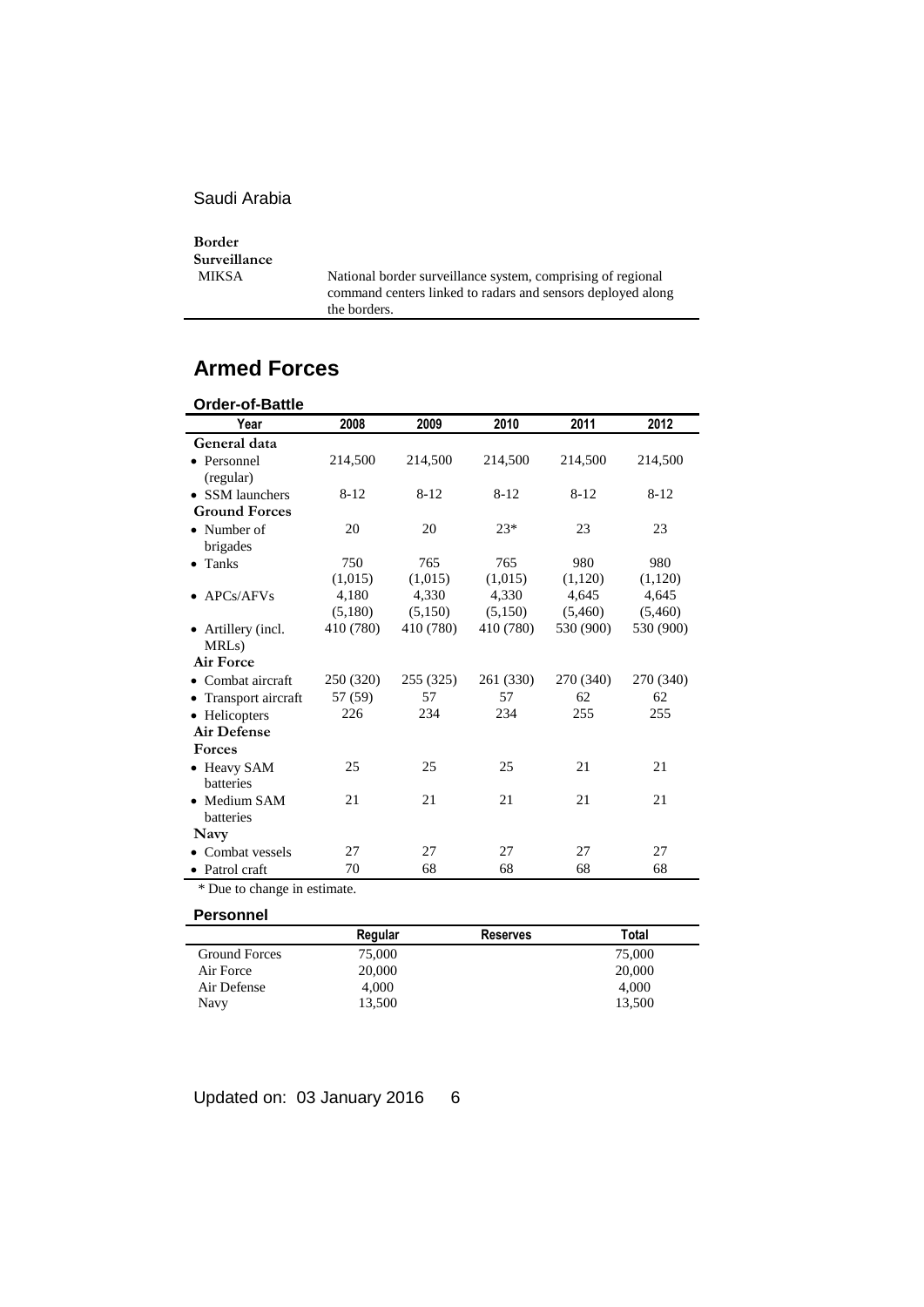|                  | Regular | <b>Reserves</b> | <b>Total</b> |
|------------------|---------|-----------------|--------------|
| National Guard   | 100,000 |                 | 100,000      |
| Royal Guard      | 2,000   |                 | 2,000        |
| <b>Total</b>     | 214,500 |                 | 214,500      |
| Paramilitary     |         |                 |              |
| $\bullet$ Rapid  | 50,000  |                 | 50,000       |
| Deployment       |         |                 |              |
| Force            |         |                 |              |
| • Facility       | 10,000  |                 | 10,000       |
| Protection       |         |                 |              |
| • Coast Guard    | 4,500   |                 | 4,500        |
| • Frontier Corps | 10,500  |                 | 10,500       |

# **Ground Forces**

### **Formations**

|                           | Independent brigades / | Independent battalions |
|---------------------------|------------------------|------------------------|
|                           | groups                 |                        |
| Armored (Ground Forces)   | 4                      |                        |
| Mechanized (5)            | 10                     |                        |
| Ground Forces, 5 National |                        |                        |
| Guard)                    |                        |                        |
| Infantry (Royal           | 1                      |                        |
| Guard)                    |                        |                        |
| Infantry                  | 6                      | 19                     |
| (National Guard)          |                        |                        |
| Marines                   |                        | 2                      |
| Airborne/ Special         | 2                      |                        |
| Forces (Ground Forces/    |                        |                        |
| National Guard)           |                        |                        |
| Total                     | 23                     | 21                     |

Note: Saudi ground forces comprise 10 brigades (5 mechanized, 4 armored, 1

airborne/infantry), plus one Royal Guard brigade; the National Guard has 12 brigades (5 mechanized, 6 infantry, 1 Special Forces)

### **Tanks**

| <b>Model</b>                             | Quantity | In service | <b>Since</b> | <b>Notes</b>   |
|------------------------------------------|----------|------------|--------------|----------------|
| <b>MBTs</b>                              |          |            |              |                |
| High quality                             |          |            |              |                |
| $\bullet$ M1A2 Abrams                    | 370      | 370        | 1993         | Being upgraded |
| Medium and low                           |          |            |              |                |
| quality                                  |          |            |              |                |
| $\bullet$ M <sub>60</sub> A <sub>3</sub> | 460      | 460        | 1985         |                |
| $AMX-30$                                 | 290      | 150        | 1975         |                |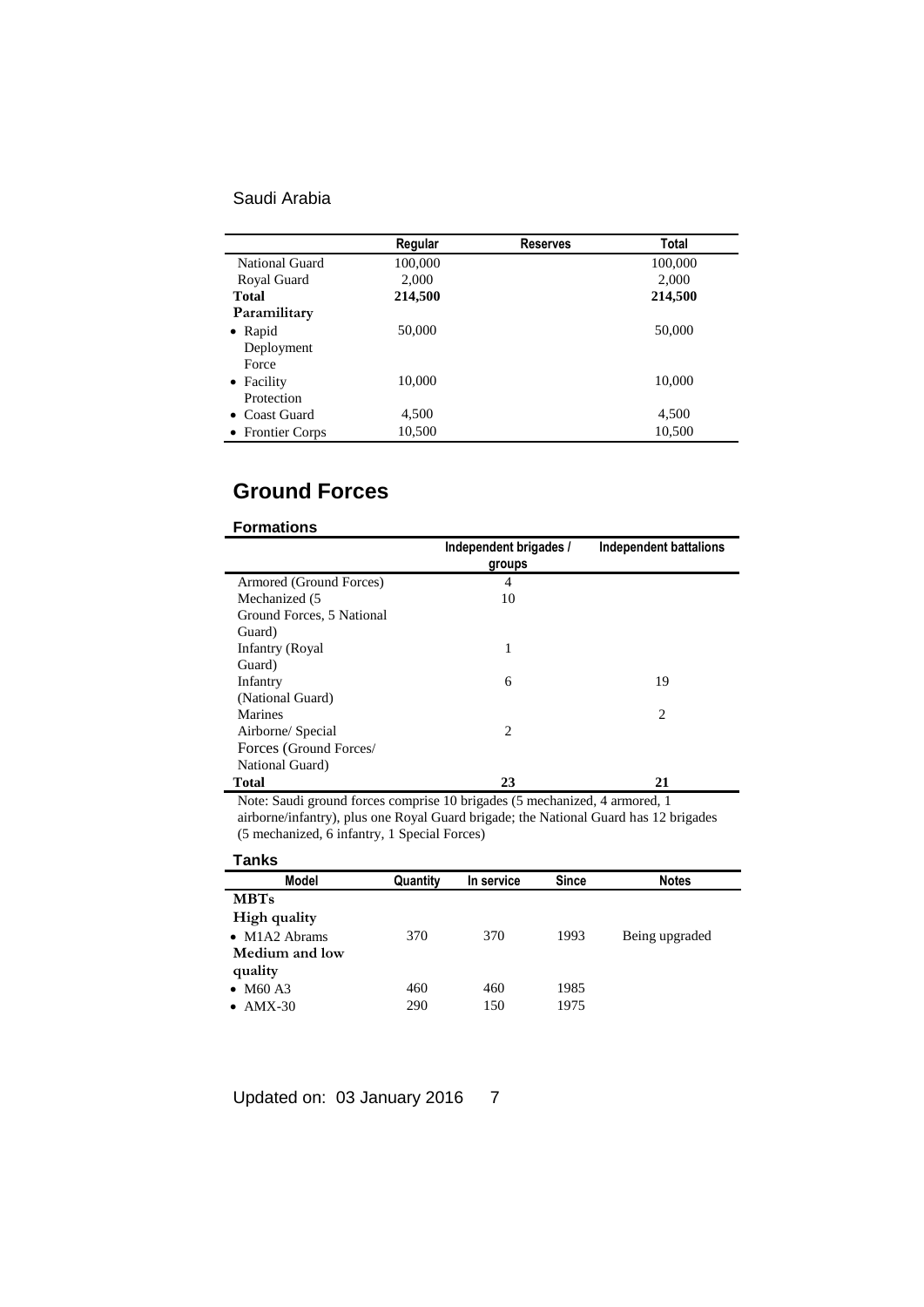| Model                  | Quantity | In service | <b>Since</b> | <b>Notes</b>       |
|------------------------|----------|------------|--------------|--------------------|
| Subtotal               | 750      | 610        |              |                    |
| <b>Total</b>           | 1,120    | 980        |              |                    |
| Future procurement     |          |            |              |                    |
| $\bullet$ Leopard 2A7  | 44       |            |              | Total order of 270 |
|                        |          |            |              | <b>MBTs</b>        |
| $\bullet$ M1A2S Abrams | 315      |            |              | Upgrading of       |
|                        |          |            |              | existing M1A2      |

| <b>APCs/AFVs</b>          |          |            |              |                 |
|---------------------------|----------|------------|--------------|-----------------|
| <b>Model</b>              | Quantity | In service | <b>Since</b> | <b>Notes</b>    |
| APCs                      |          |            |              |                 |
| $\bullet$ Piranha APC     | 420      | 420        | 2000         | Of which 34 are |
|                           |          |            |              | ENGs and 67     |
|                           |          |            |              | <b>ARVs</b>     |
| • $M113 A1/A2$            | 1,000    | 1,000      | 1976/1981    | Being upgraded  |
|                           |          |            |              | to ACV standard |
| Tactica                   | 220      | 220        | 2009         | With National   |
|                           |          |            |              | Guard           |
| ACV                       | 600      | 600        | 2004         | Upgraded M113   |
| $AMX-10/AMX-10P$          | 500      | 500        | 1975         | Of which 90 are |
|                           |          |            |              | carrying ATGMs  |
| $\bullet$ BMR-600         | 140      | 140        | 1985         | With marines    |
| $\bullet$ M-3 (Panhard)   | 150      | 150        |              |                 |
| Subtotal                  | 3,030    | 3,030      |              |                 |
| <b>IFVs</b>               |          |            |              |                 |
| • Piranha IFV             | 570      | 570        | 1992         | Of which 73 are |
|                           |          |            |              | 120mm TDA and   |
|                           |          |            |              | 111 are ITVs    |
| • M2/M3 Bradley           | 400      | 400        |              |                 |
| V-150 Commando            | 980      | 290        | 1977         | 690 in storage  |
| • AML-60/90               | 350      | ~225       | 1969         |                 |
| Subtotal                  | 2,300    | 1,485      |              |                 |
| Reconnaissance            |          |            |              |                 |
| $\bullet$ Piranha LAV-AG  | 130      | 130        |              |                 |
| Total                     | 5,460    | 4,645      |              |                 |
| <b>Future procurement</b> |          |            |              |                 |
| $\bullet$ ACV             | 324      |            |              | Upgrading of    |
|                           |          |            |              | existing M113   |
| Piranha LAV               | 155      |            |              | Deliveries in   |
|                           |          |            |              | progress. Total |
|                           |          |            |              | request for 724 |
|                           |          |            |              | vehicles        |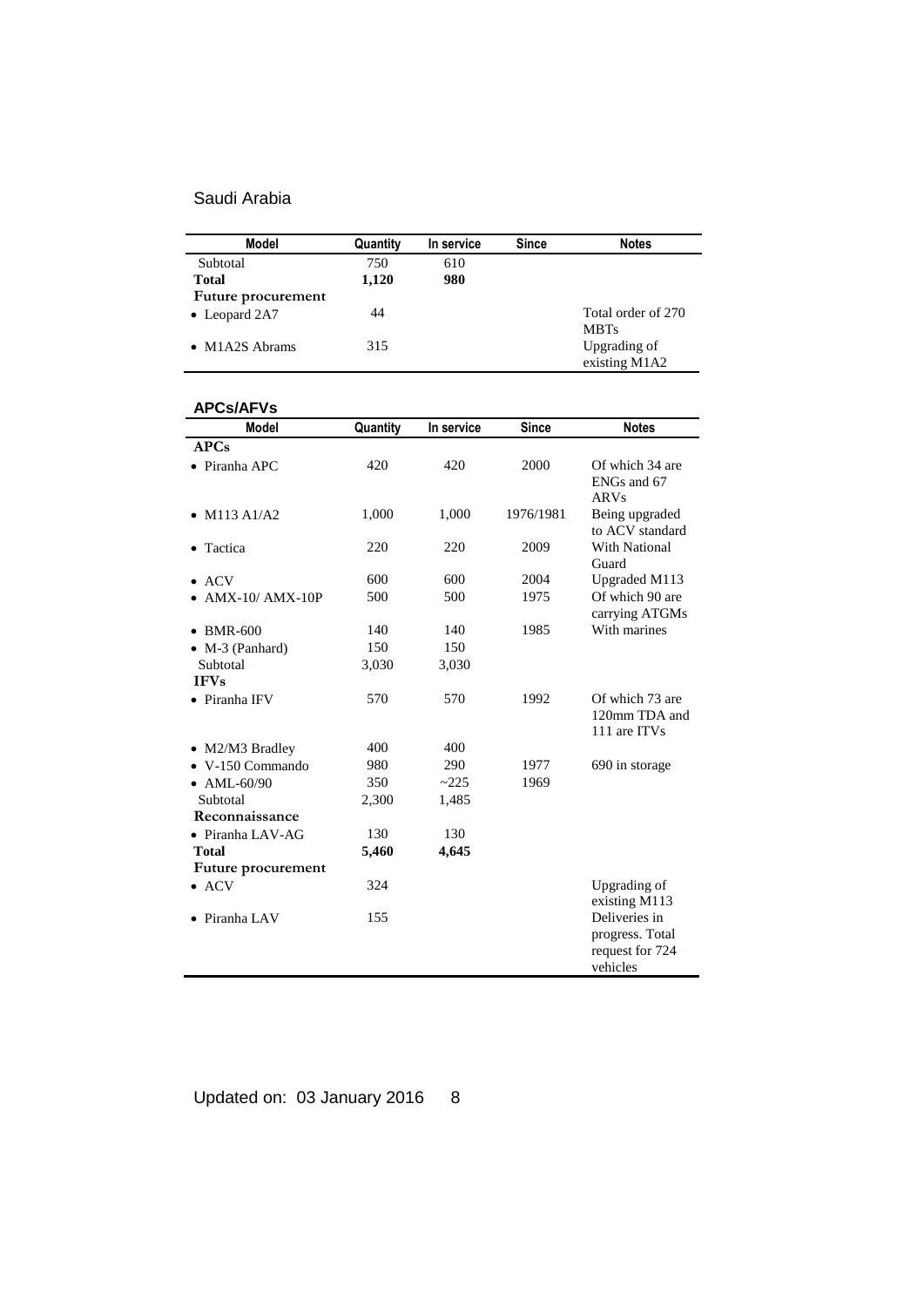### **Artillery**

| Model                            | Quantity | In service | <b>Since</b> | <b>Notes</b>   |
|----------------------------------|----------|------------|--------------|----------------|
| Self-propelled guns              |          |            |              |                |
| and howitzers                    |          |            |              |                |
| • 155mm Caesar                   | 80       | 80         | 2010         |                |
| $\bullet$ 155mm PLZ-45           | 50       | 50         | 2007         |                |
| 155mm M109 A2                    | 280      | 110        | 1990         |                |
| $\bullet$ 155mm GCT              | 51       | 51         | 1980         |                |
| Subtotal                         | 460      | 290        |              |                |
| Towed guns and                   |          |            |              |                |
| howitzers                        |          |            |              |                |
| $\bullet$ 155mm M-198            | 90       | 60         | 1982         |                |
| $\bullet$ 155mm M-114            | 50       | 50         | 1980         |                |
| 155mm FH-70                      | 72       | $\Omega$   |              |                |
| • $105 \text{mm}$ M $102 / M101$ | 100      | $\Omega$   | 1975         |                |
| Subtotal                         | 312      | 110        |              |                |
| Mortars, under                   |          |            |              |                |
| $160$ mm                         |          |            |              |                |
| 120mm TDA SP                     | 73       | 73         | 2000         | On Piranha     |
| $\bullet$ 107mm M-30             | $^{+}$   | $^{+}$     | 1981         |                |
| <b>MRLs</b>                      |          |            |              |                |
| $\bullet$ Astros II              | 60       | 60         |              | 180mm SS-40 or |
|                                  |          |            |              | 127mm SS-30    |
| <b>Total</b>                     | $-900$   | $-530$     |              |                |
| Future procurement               |          |            |              |                |
| $\bullet$ 120mm NEMO             | 36       |            |              | Mounted on     |
|                                  |          |            |              | Piranha LAV    |

| Quantity | In service | <b>Since</b> | <b>Notes</b> |
|----------|------------|--------------|--------------|
|          |            |              |              |
|          |            |              |              |
| $^{+}$   | $^{+}$     | 2000         |              |
| $^{+}$   | $^{+}$     | 1990         |              |
|          |            |              |              |
|          |            |              | <b>MIKSA</b> |
|          |            |              | <b>MIKSA</b> |
|          |            |              |              |

## **Logistics and Engineering Equipment**

M-123 Viper minefield crossing system, Aardvark Mk 3 flail, M-69 A1 bridging tanks, bridging equipment, AFV transporters (600), Piranha ARVs (67), Piranha ENG (34) **Future procurement** Piranha ARVs (44), Piranha ENG (24)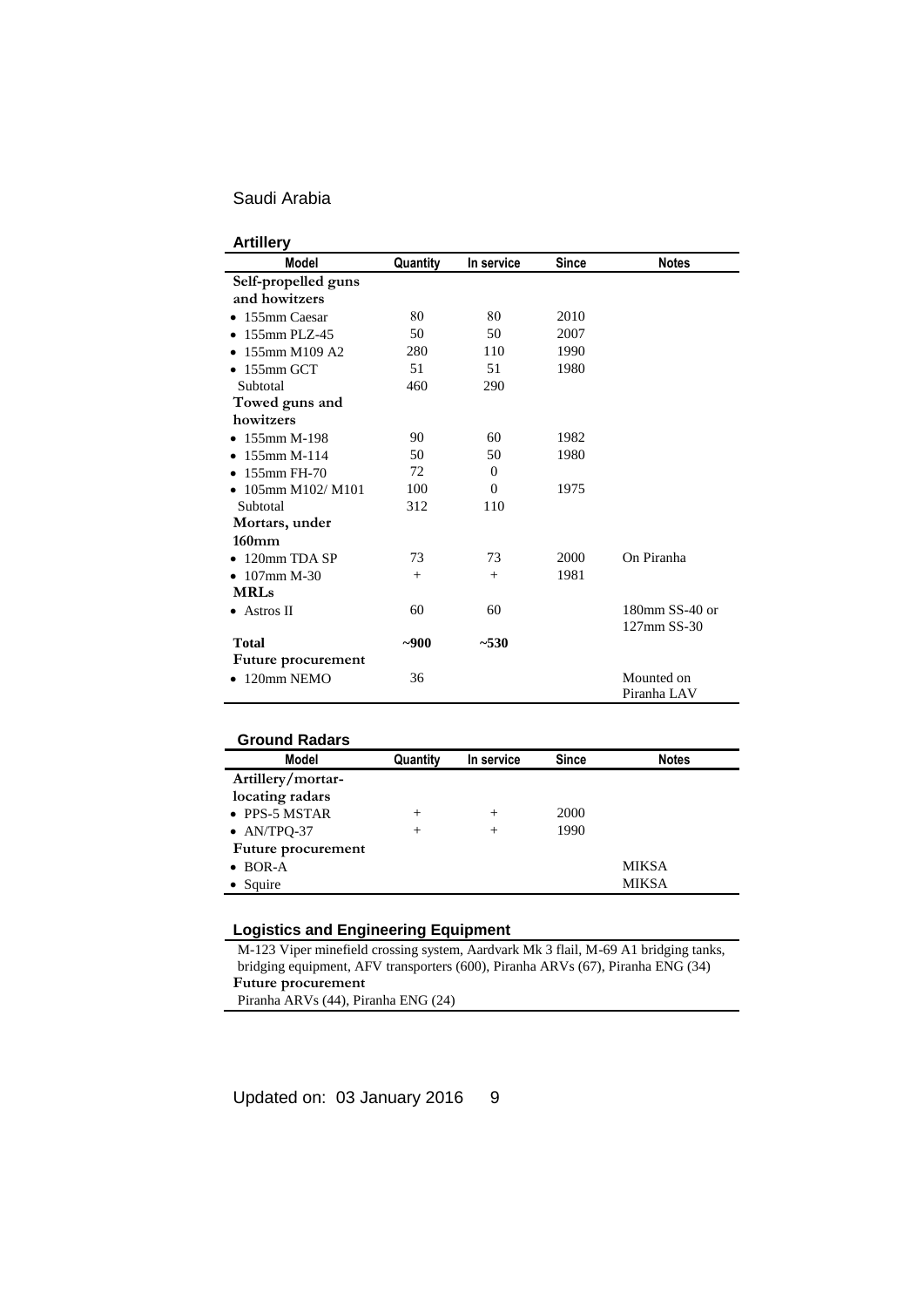## **Anti-Tank Missiles**

| Model                      | <b>Launchers</b> | <b>Missiles</b> | <b>Since</b> | <b>Notes</b>                                      |
|----------------------------|------------------|-----------------|--------------|---------------------------------------------------|
| • Piranha ITV              | 111              | $^{+}$          | 2001         | Listed also under<br><b>APCs</b>                  |
| $\bullet$ AMX-10P SP       | 90               | $+$             | 1982         | Listed also under<br>APCs; carrying<br><b>HOT</b> |
| $\bullet$ VCC-1 SP         | 200              | $+$             |              | Carrying TOW                                      |
| $\bullet$ BGM-71C/D TOW II | 750              | $^{+}$          | 1988         |                                                   |
| $\bullet$ RBS-56 Bill-2    | $^{+}$           | $^{+}$          | 2009         |                                                   |
| $\bullet$ M-47 Dragon      | 1,000            | $+$             | 1977         |                                                   |
| <b>Total</b>               | 2,150            | $+$             |              |                                                   |
| Future procurement         |                  |                 |              |                                                   |
| $\bullet$ RBS-56 Bill-2    |                  | $^{+}$          |              | To be produced in<br>Saudi Arabia                 |
| Javelin                    | 20               | 150             |              | Under negotiations                                |
| Piranha ITV                | 72               |                 |              |                                                   |
| $\bullet$ BGM-71E TOW RF   |                  | 2,500           |              | Under negotiations                                |

# **Air Force**

| <b>Order-of-Battle</b> |          |            |              |  |
|------------------------|----------|------------|--------------|--|
| Category               | Quantity | In service | <b>Notes</b> |  |
| $\bullet$ Combat       | 340      | 270        |              |  |
| • Transport            | 62       | 62         |              |  |
| • Helicopters          | 255      | 255        |              |  |

### **Combat Aircraft**

| Model                    | Quantity | In service | <b>Since</b> | <b>Notes</b>                       |
|--------------------------|----------|------------|--------------|------------------------------------|
| Interceptors             |          |            |              |                                    |
| $\bullet$ F-15 C/D Eagle | 75       | 75         | 1982         |                                    |
| • Tornado ADV            | 21       | 21         | 1989         |                                    |
| Subtotal                 | 96       | 96         |              |                                    |
| Advanced multi-role      |          |            |              |                                    |
| $\bullet$ Typhoon        | 24       | 24         | 2009         | Delivery in                        |
|                          |          |            |              | progress                           |
| $\bullet$ F-15S          | 68       | 68         | 1995         | To be upgraded                     |
| Subtotal                 | 92       | 92         |              |                                    |
| Multi-role               |          |            |              |                                    |
| • Tornado TSP            | 80       | 80         | 2006         | 12 of which are<br>reconnaissance; |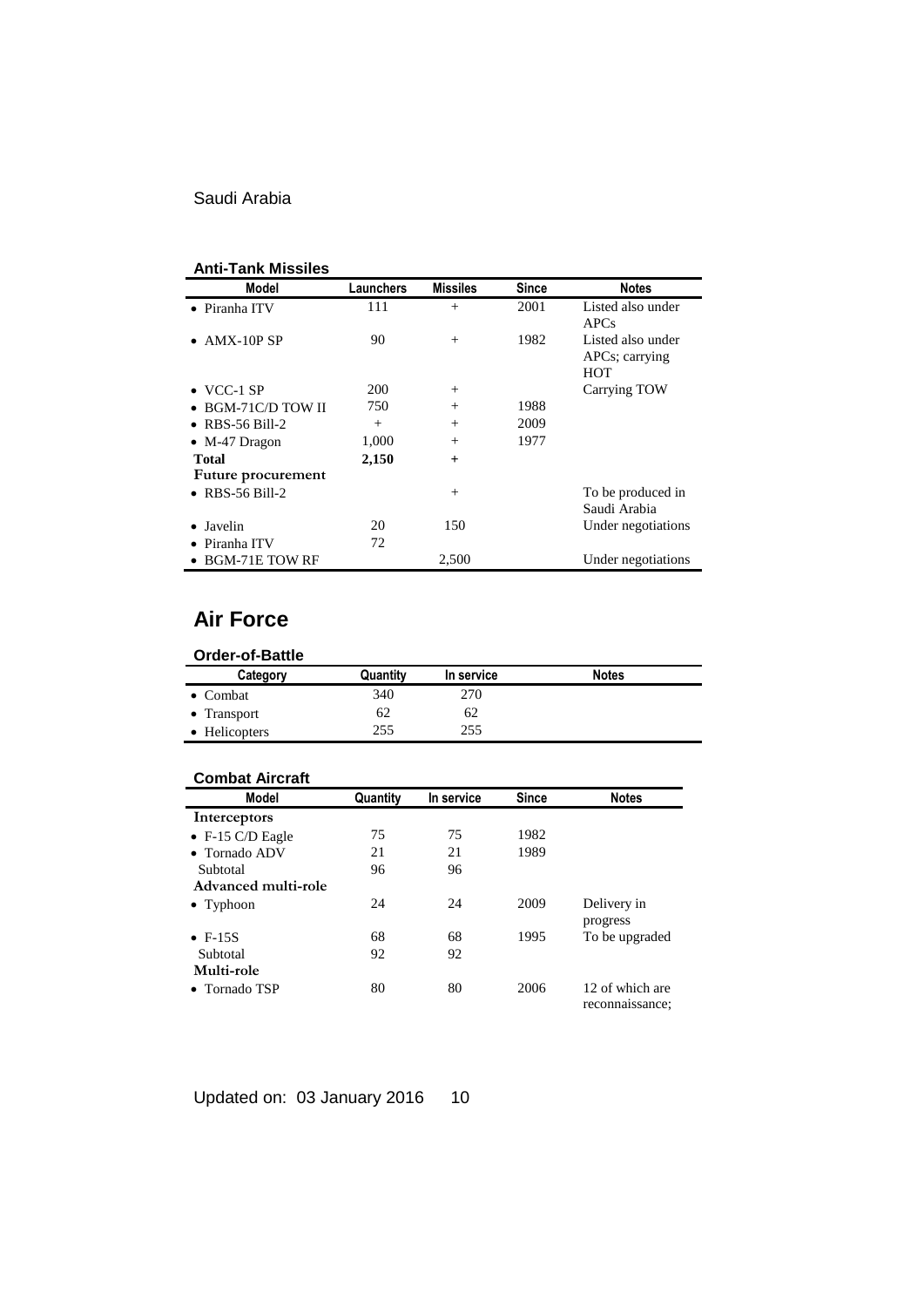| <b>Model</b>        | Quantity | In service | <b>Since</b> | <b>Notes</b>             |
|---------------------|----------|------------|--------------|--------------------------|
|                     |          |            |              | upgraded IDS<br>aircraft |
| <b>Obsolete</b>     |          |            |              |                          |
| $\bullet$ F-5E/F    | 70       | $\theta$   | 1973         | Some also                |
|                     |          |            |              | listed under             |
|                     |          |            |              | reconnaissance           |
| <b>Total</b>        | 338      | 268        |              |                          |
| Future procurement  |          |            |              |                          |
| $\bullet$ F-15 SA   | 84       |            |              |                          |
| $\bullet$ F-15 S/SA | 68       |            |              | Upgrading of             |
|                     |          |            |              | existing aircraft        |
|                     |          |            |              | to SA standard           |
| Typhoon             | 48       |            |              | Being delivered          |

# **Transport Aircraft**

| <b>Model</b>                | Quantity | In service | <b>Since</b> | <b>Notes</b>                                   |
|-----------------------------|----------|------------|--------------|------------------------------------------------|
| $\bullet$ C-130E/H Hercules | 52       | 52         | 1970/1980    | Some of<br>which are in<br>tanker, VIP<br>role |
| $\bullet$ CN-235            | 5        | 5          | 1987         |                                                |
| • King Air $350$            | 5        | 5          | 2011         | Used in<br><b>MEDEVAC</b><br>role              |
| Total                       | 62       | 62         |              |                                                |

# **Training and Liaison Aircraft**

| <b>Model</b>           | Quantity | In service | <b>Since</b> | <b>Notes</b>     |
|------------------------|----------|------------|--------------|------------------|
| Jet trainers           |          |            |              |                  |
| $\bullet$ Hawk Mk 65   | 45       | 29         | 1987         |                  |
| Piston/Turboprop       |          |            |              |                  |
| $\bullet$ Pilatus PC-9 | 50       | 47         | 1987         |                  |
| • BAe Jetstream 31     | 2        | 2          | 1987         |                  |
| • Cessna 172 $G/H/L$   | 12       | 12         | 1967         |                  |
| • Super Mushshak       | 20       | 20         | 2004         |                  |
| Subtotal               | 81       | 81         |              |                  |
| <b>Total</b>           | 126      | <b>110</b> |              |                  |
| Future procurement     |          |            |              |                  |
| $\bullet$ PC-21        | 55       |            |              | Delivery in 2014 |
| $\bullet$ Hawk AJT     | 22       |            |              | Delivery in 2016 |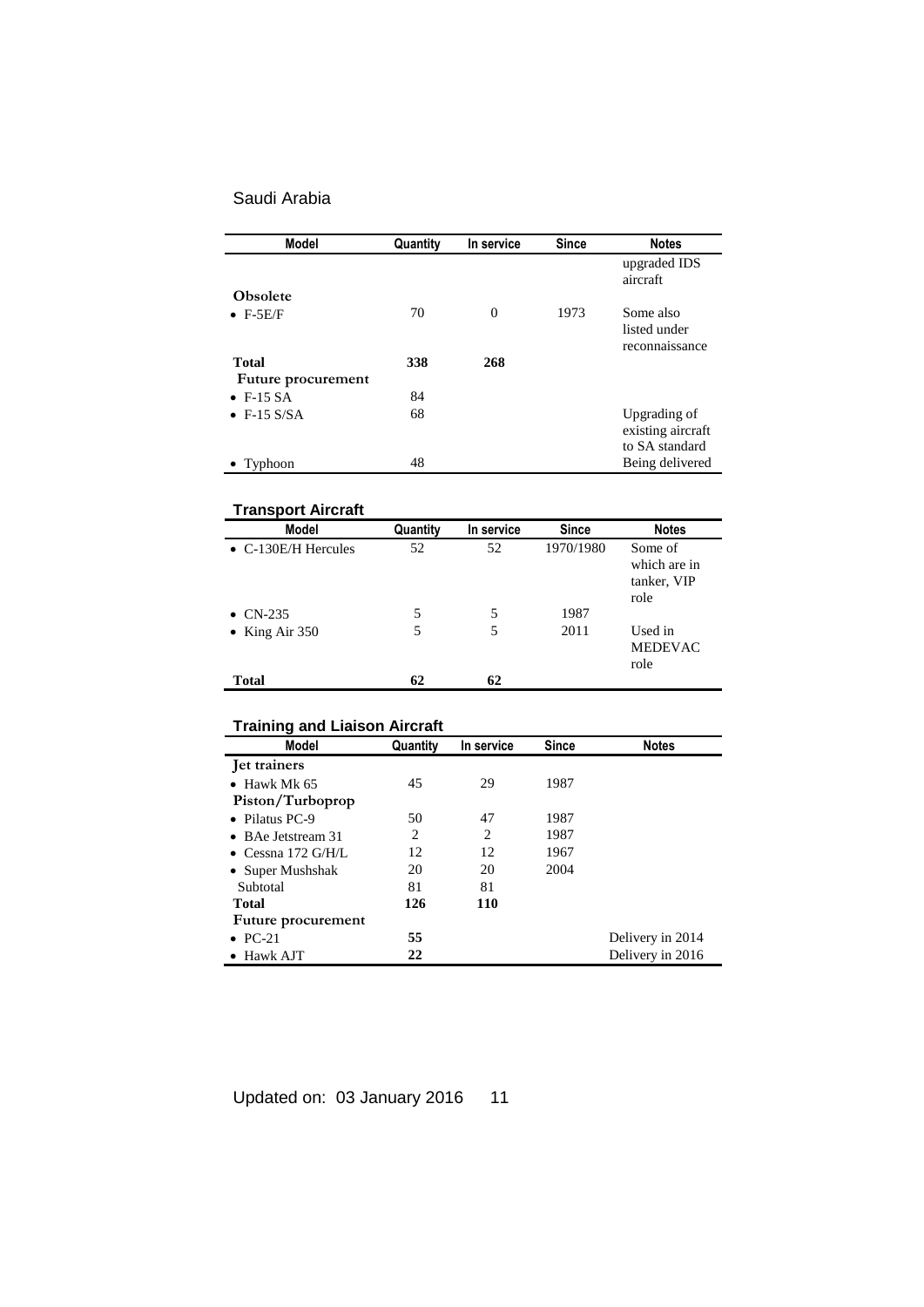| <b>Helicopters</b>       |          |            |              |                                                  |
|--------------------------|----------|------------|--------------|--------------------------------------------------|
| <b>Model</b>             | Quantity | In service | <b>Since</b> | <b>Notes</b>                                     |
| Attack                   |          |            |              |                                                  |
| $\bullet$ Bell 406CS     | 15       | 15         | 1990         |                                                  |
| • AH-64A Apache          | 11       | 11         | 1993         |                                                  |
| Subtotal                 | 26       | 26         |              |                                                  |
| Medium transport         |          |            |              |                                                  |
| • UH 60L Black Hawk      | 33       | 33         | 2010         | Including 8 in<br>Medevac role,<br>and 3 UH 60i. |
| • UH 60A Black Hawk      | 12       | 12         | 1990         | Being upgraded<br>to UH 60L<br>standard          |
| $\bullet$ AS-532 UC      | 12       | 12         | 1990         |                                                  |
| • AS-365 Dauphin         | 5        | 5          | 1986         | In SAR/<br>Medevac role                          |
| $\bullet$ S-92           | 16       | 16         | 2009         | In service with<br>MoI                           |
| KV-107/KV-107 IIA        | 18       | 18         | 1979         |                                                  |
| $\bullet$ AB-412         | 16       | 16         | 2001         |                                                  |
| $\bullet$ AB-212         | 29       | 29         | 1977         |                                                  |
| $\bullet$ Bell 205       | 24       | 24         |              |                                                  |
| Subtotal                 | 165      | 165        |              |                                                  |
| Light transport          |          |            |              |                                                  |
| $\bullet$ S-434          | 9        | 9          | 2009         | In service with<br>MoI                           |
| • AB-206 JetRanger       | 28       | 28         | 1967         |                                                  |
| Subtotal                 | 37       | 37         |              |                                                  |
| Naval combat             |          |            |              |                                                  |
| $\bullet$ AS-565MA       | 15       | 15         | 1986         |                                                  |
| • AS-532 SC Cougar       | 12       | 12         | 1992         |                                                  |
| Subtotal                 | 27       | 27         |              |                                                  |
| Total                    | 255      | 255        |              |                                                  |
| Future procurement       |          |            |              |                                                  |
| $\bullet$ AH-6i          | 36       |            |              | Under<br>negotiations                            |
| $\bullet$ MD 530F        | 12       |            |              | With MoI.<br>Delivery in<br>2013.                |
| $\bullet$ S-76D          | 12       |            |              | With MoI, first<br>delivery in<br>2013           |
| AH-64D Apache<br>Block 2 | 12       |            |              |                                                  |
| $\bullet$ AH-64D         | 12       |            |              | Upgrading of<br>existing                         |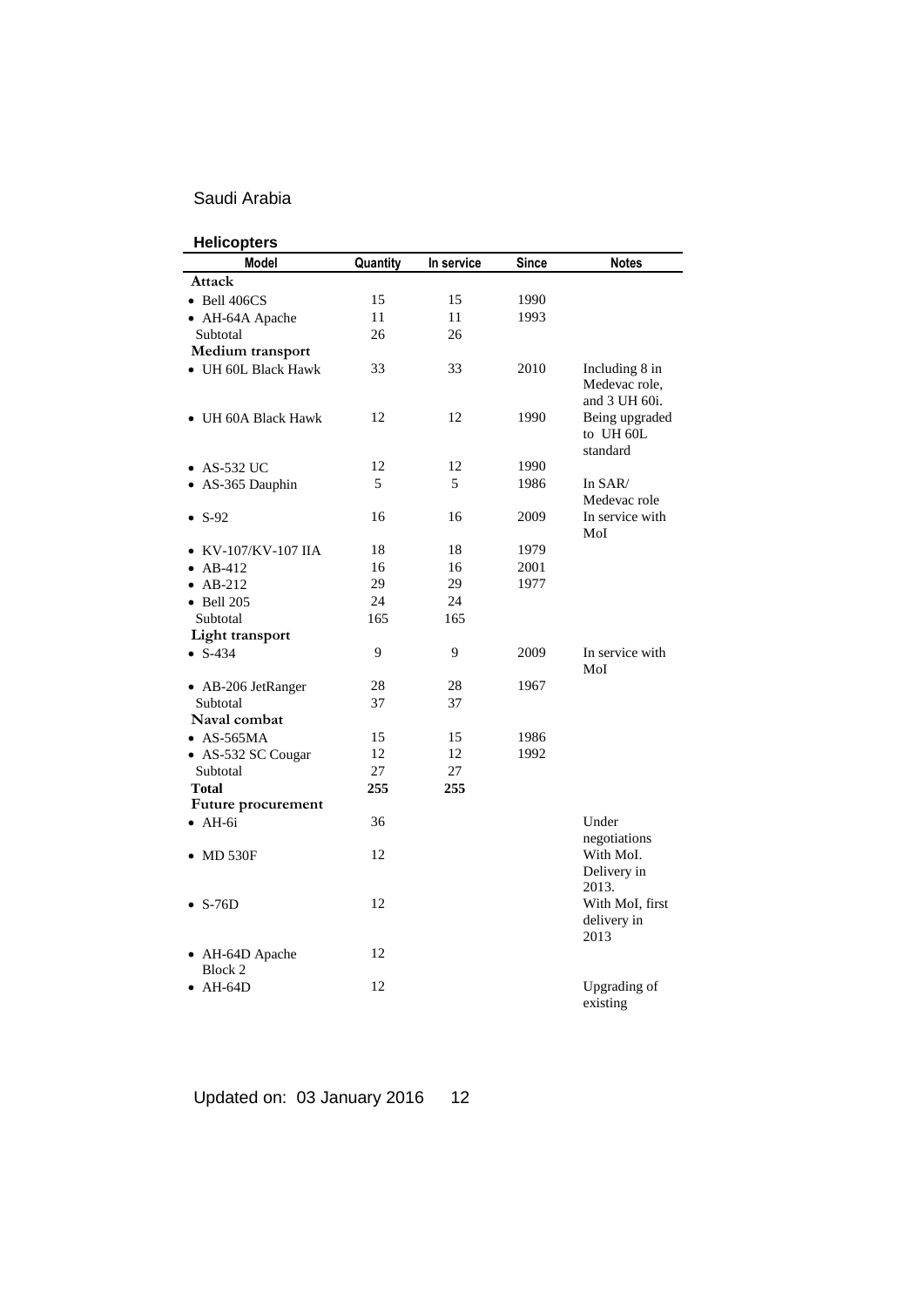| <b>Model</b>               | Quantity | In service | <b>Since</b> | <b>Notes</b>                                           |
|----------------------------|----------|------------|--------------|--------------------------------------------------------|
| • UH 60L Blackhawk         | 12       |            |              | helicopters<br>Upgrading of<br>existing<br>helicopters |
| $\bullet$ UH 60 Black Hawk |          |            |              |                                                        |

### **Miscellaneous Aircraft**

| <b>Model</b>                                     | Quantity       | In service | <b>Since</b> | <b>Notes</b>                               |
|--------------------------------------------------|----------------|------------|--------------|--------------------------------------------|
| Reconnaissance                                   |                |            |              |                                            |
| <b>Tornado IDS</b>                               | 12             | 12         | 1986         | Also listed<br>under Combat<br>Aircraft    |
| $RF-5E$                                          | 8              | 8          | 1973         | Also listed<br>under combat<br>aircraft    |
| <b>AEW/AWACS</b>                                 |                |            |              |                                            |
| $\bullet$ E-3A AWACS<br><b>ELINT/SIGINT</b>      | 5              | 5          | 1986         | Being upgraded                             |
| $RE-3A$<br>$\bullet$                             | 2              | 2          | 2004         | Being upgraded                             |
| King Air 350ER<br><b>Tankers</b>                 | $\overline{4}$ | 4          | 2011         |                                            |
| Airbus A330 MRTT                                 | 1              | 1          | 2011         | Being delivered                            |
| $KC-130H$                                        | 8              | 8          | 1973         | Also listed<br>under transport<br>aircraft |
| • KE-3/Boeing $707$<br><b>Target drones</b>      | 6              | 6          | 1986         | Being upgraded                             |
| TTL BTT-3 Banshee                                | $^{+}$         | $^{+}$     |              |                                            |
| • MQM-74C Chukar II<br><b>Future procurement</b> | $^{+}$         | $^{+}$     |              |                                            |
| • Falco UAV                                      |                |            |              | Under<br>negotiations                      |
| Saab 2000 AEW                                    | 1              |            |              |                                            |
| Airbus A330 MRTT                                 | 6              |            |              | Delivery in<br>progress                    |

### **Advanced Armament**

**Air-to-air-missiles** AIM-7F Sparrow (1,100); AIM-7M (1,000); AIM-9J/P Sidewinder (1,800); AIM-9L/M/X Sidewinder (1,800) ; Red Top; Sky Flash (550), AIM-120 AMRAAM

(500)

**Air-to-ground-missiles**

AGM-65A/D/G Maverick (1,805); ALARM (200); AM-39 Exocet; AS-15TT (220);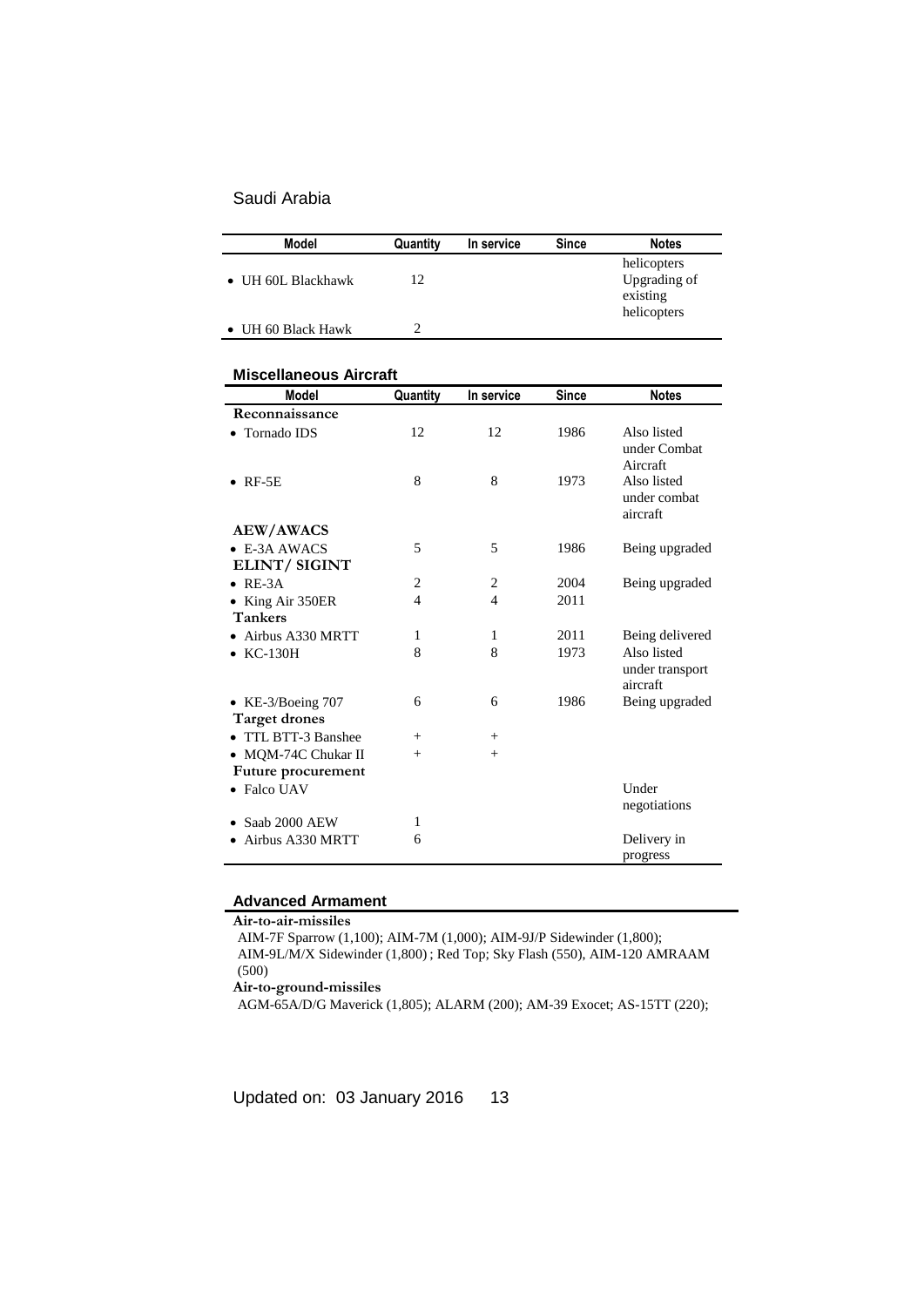Sea Eagle (350) **Bombs** CBU-86/87; BL-755 CBU; Paveway-2 (100); GBU-10/12/15 **Targeting pods** ATLIS targeting pods (30), AAQ-33 Sniper targeting pods (35), Damocles targeting pods (30) **Future procurement** AIM-120C (50), JDAM (900), Marte AAMs, IRIS-T AAMs , Storm Shadow ALCM , Brimstone AGM , Paveway-4 , CBU-105 SFW (404), AAQ-33 Sniper targeting pods (95), DB-110 reconnaissance pods (10), AIM-9X sidewinder (120), AGM-84K SALM-ER (20) Note: Numbers in parentheses refer to quantity of units purchased, not to current inventory levels.

### **Air Force Infrastructure**

**Aircraft shelters** For combat aircraft **Military airfields : 15** Abqaiq, al-Ahsa, Dhahran, Gizan, al-Hufuf, Jidda, Jubail, Khamis Mushayt, al-Kharj, Medina, Riyadh, Sharawra, al-Sulayyil, Tabuk, Taif.

# **Air Defense Forces**

| <b>Surface-to-Air Missiles</b> |                  |           |              |                                                 |
|--------------------------------|------------------|-----------|--------------|-------------------------------------------------|
| Model                          | <b>Batteries</b> | Launchers | <b>Since</b> | <b>Notes</b>                                    |
| Heavy missiles                 |                  |           |              |                                                 |
| • MIM-104 Patriot              | 11               |           | 1991         |                                                 |
| • MIM-23B Improved             | 10               |           | 1982         | One used for                                    |
| <b>HAWK</b>                    |                  |           |              | training                                        |
|                                |                  |           |              | Being upgraded                                  |
| <b>Total</b>                   | 21               |           |              |                                                 |
| <b>Medium</b> missiles         |                  |           |              |                                                 |
| $\bullet$ Crotale              | 16               |           |              | Some are shelter-<br>mounted for fixed<br>sites |
| $\bullet$ Shahine I/II         | 5                |           | 1981         | To be upgraded                                  |
| <b>Total</b>                   | 21               |           |              |                                                 |
| Shoulder-launched              |                  |           |              |                                                 |
| missiles                       |                  |           |              |                                                 |
| • FIM-92A/C Stinger            |                  | 400       | 1984         |                                                 |
| MIM-43A Redeye                 |                  | 500       |              |                                                 |
| • Mistral                      |                  | 900       |              |                                                 |
| Total                          |                  | 1,800     |              |                                                 |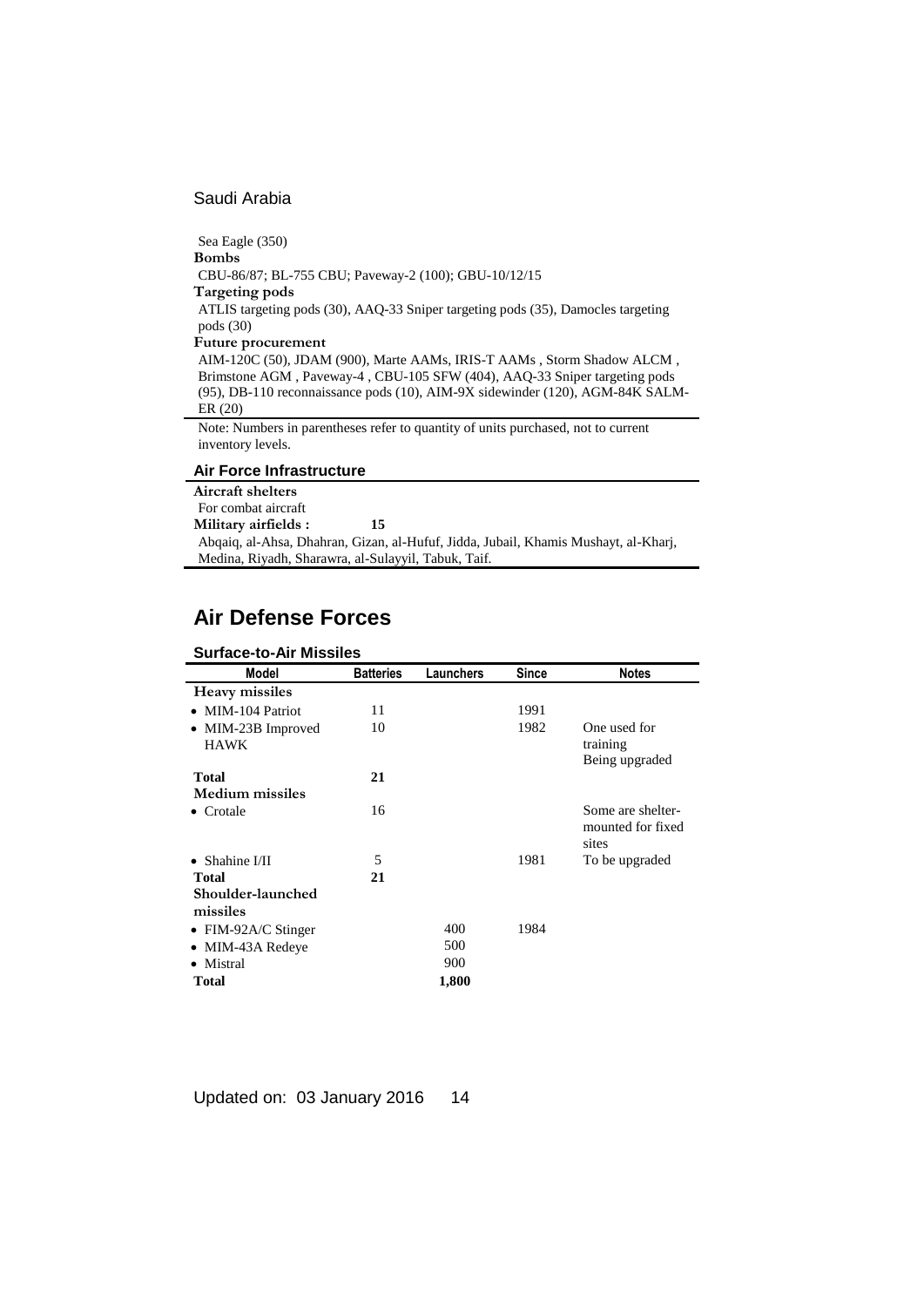| Model              | <b>Batteries</b> | Launchers | Since | <b>Notes</b>       |
|--------------------|------------------|-----------|-------|--------------------|
| Future procurement |                  |           |       |                    |
| • MIM-104 Patriot  |                  |           |       | Upgrading of       |
| PAC-3              |                  |           |       | existing batteries |

# **Other Air Defense Systems**

| <b>Model</b>                | Quantity | In service | <b>Since</b> | <b>Notes</b>   |
|-----------------------------|----------|------------|--------------|----------------|
| Air defense systems         |          |            |              |                |
| (missiles, radars and       |          |            |              |                |
| guns)                       |          |            |              |                |
| • 35mm Skyguard AD          | 60       | 60         |              |                |
| system                      |          |            |              |                |
| Short-range guns            |          |            |              |                |
| • 35mm Oerlikon-            | 156      | 156        |              | Included in    |
| Buhrle 35x2 GDF             |          |            |              | Skyguard       |
| $\bullet$ 20mm M-163 Vulcan | ~100     | ~100       |              |                |
| SP                          |          |            |              |                |
| $\bullet$ 30mm AMX-30 SA    | 52       | 18         |              |                |
| <b>Total</b>                | $-310$   | ~275       |              |                |
| Radars                      |          |            |              |                |
| $\bullet$ AN/FPS-117 (Seek  | 17       | 17         |              | To be upgraded |
| Igloo)                      |          |            |              |                |
| • $AN/TPS-43G$              | 28       | 28         |              |                |
| $\bullet$ AN/TPS-59         | $^{+}$   | $^{+}$     |              |                |
| $\bullet$ AN/TPS-63         | 35       | 35         |              |                |
| • Giraffe Agile             | 1        | 1          |              |                |
| $\bullet$ AN/TPS-70         | $^{+}$   | $^{+}$     |              |                |
| Aerostat with               |          |            |              |                |
| airborne Radars             |          |            |              |                |
| $\bullet$ LASS              | $^{+}$   | $^{+}$     |              | Part of Peace  |
|                             |          |            |              | Shield         |

# **Navy**

| <b>Combat Vessels</b><br>Type                               | Quantity | Length $(m.)/$<br>displacement (t.) | Notes/armament                                                                 |
|-------------------------------------------------------------|----------|-------------------------------------|--------------------------------------------------------------------------------|
| Missile frigates<br>$\bullet$ al-Riyadh class (F-<br>3000S) |          | 135/4,500                           | 1xAS-565 helicopter<br>8xMM40 SSM<br>$2x8$ Aster $15/30$ SAMs<br>$1x76$ mm gun |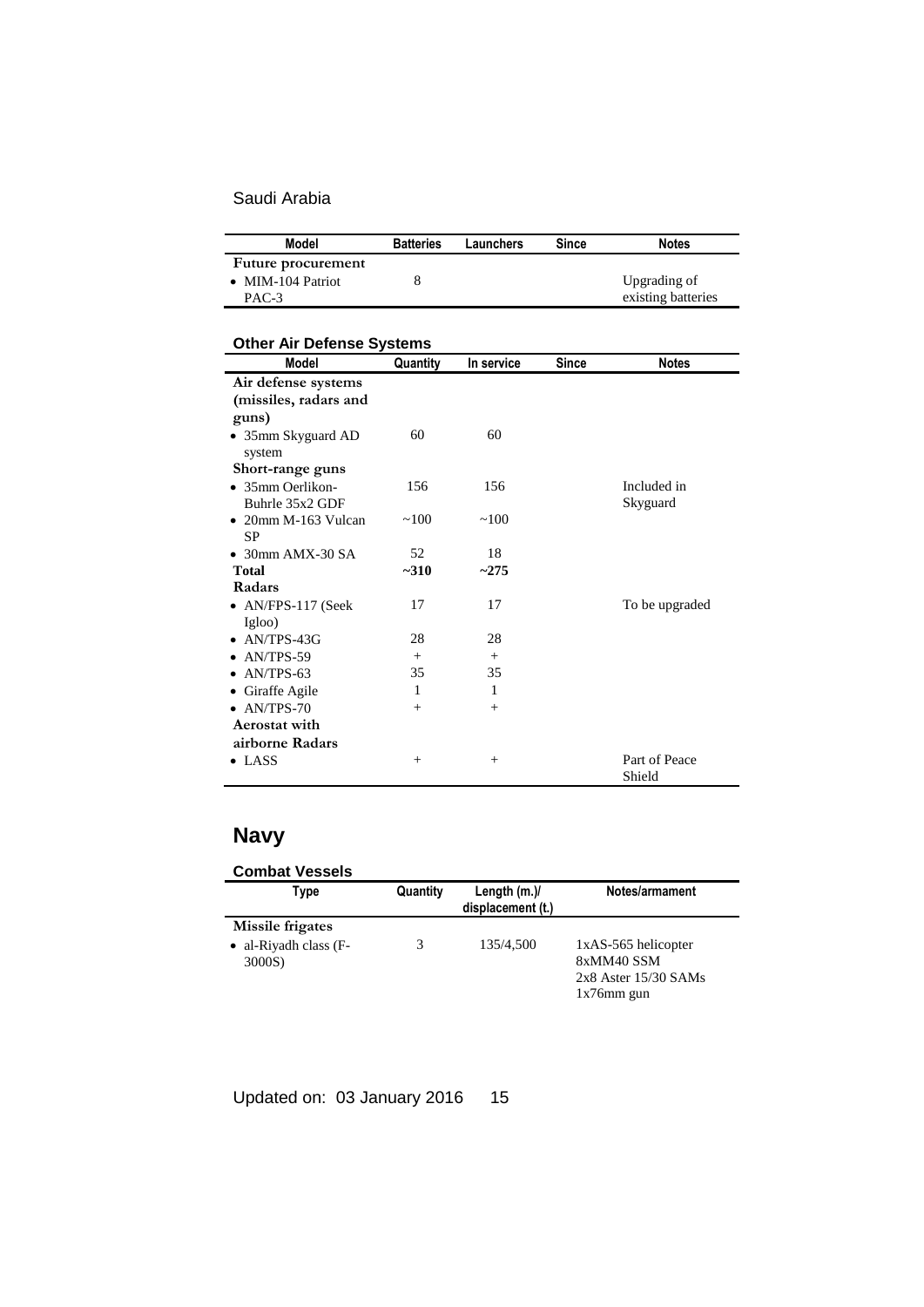| <b>Type</b>                               | Quantity       | Length (m.)/<br>displacement (t.) | Notes/armament                                                                                                                         |
|-------------------------------------------|----------------|-----------------------------------|----------------------------------------------------------------------------------------------------------------------------------------|
| Madina class (F-2000)                     | 4              | 115.0/2,000                       | $2x20$ mm guns<br>4x533mm torpedoes<br>1xAS-365 helicopter<br>8xOtomat SSMs<br>1x8 Crotale Naval SAMs<br>$1x100$ mm gun<br>4x40mm guns |
| Subtotal<br><b>Missile</b> corvettes      | 7              |                                   | 4x533mm torpedoes                                                                                                                      |
| • Badr class (PCG-1<br>class)             | 4              | 74.7/870                          | 8xHarpoon SSMs<br>$1x76$ mm gun<br>2x20mm AD guns<br>1x20mm Phalanx<br>6x324mm torpedoes                                               |
| <b>MFPBs</b>                              |                |                                   |                                                                                                                                        |
| al-Siddiq (PGG-1 class)                   | 9              | 58.1/495                          | 4xHarpoon SSMs<br>$1x76$ mm gun<br>2x20mm AD guns<br>1x20mm Phalanx                                                                    |
| Mine warfare vessels                      |                |                                   |                                                                                                                                        |
| • Addrivah (MSC-322<br>class minesweeper) | $\overline{4}$ | 46.6/320                          | $1x20$ mm AD gun<br>Sonar, magnetic sweepers                                                                                           |
| $\bullet$ al-Jawf<br>(Sandown class)      | 3              | 52.7/450                          | $2x30$ mm guns<br>2 PAP 104 Mk 5<br>Type 2093 sonar<br>Being upgraded                                                                  |
| Subtotal                                  | 7              |                                   |                                                                                                                                        |
| Total                                     | 27             |                                   |                                                                                                                                        |

### **Patrol Craft**

| Type                       | Quantity       | Length $(m.)/$<br>displacement (t.) | Notes/armament     |
|----------------------------|----------------|-------------------------------------|--------------------|
| • al-Jubatel               | $\mathfrak{D}$ | 26.2/96                             | $1x20$ mm gun      |
| (Abeking-                  |                |                                     | $2x12.7$ mm M $Gs$ |
| Rasmussen)                 |                |                                     |                    |
| al-Jouf<br>$\bullet$       | 4              | 38.6/210                            | $2x20$ mm guns     |
| (Blohm & Voss)             |                |                                     | $2x12.7$ mm M $Gs$ |
| • Halter type              | 17             | 23.8/56                             | $2x25$ mm guns     |
| $\bullet$ Stan Patrol 2606 | 4              | 26.5/55                             |                    |
| Sea Guard<br>$\bullet$     | $\mathfrak{D}$ | 22.5/56                             | $2x20$ mm guns     |
| Simonneu 51<br>$\bullet$   | 39             | 15.8/22                             | $1x12.7mm$ MG      |
| • Inshore Patrol Craft     | 150            | $8-15m$                             | With Coast Guard   |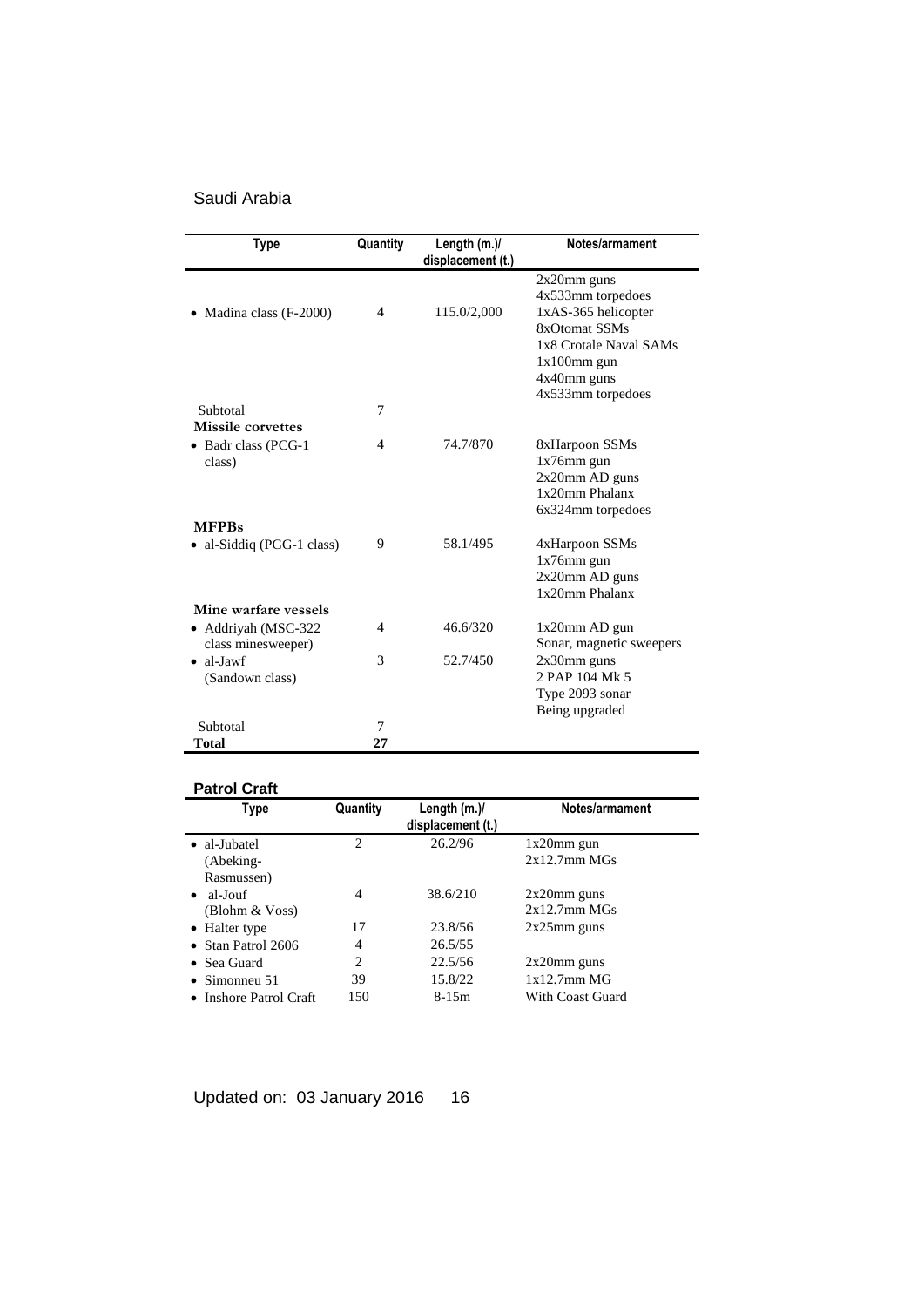|       | Type | Quantity | Length $(m.)/$<br>displacement (t.) | Notes/armament |
|-------|------|----------|-------------------------------------|----------------|
| Total |      | 68       |                                     |                |

#### **Landing Craft Type Quantity Length (m.)/ displacement (t.) Notes/armament** • Slingsby SAH 2200 hovercraft 3 10.6 2.2 tons or 16 troops • 1610 class LCU 4 41.1/375 170 tons or 120 troops 2x12.7mm MGs • LCM 6 **4** 17.1/62 34 tons or 80 troops 2x40mm guns Griffon 8000TD(M) **5** 21.1/18.2 16 troops 1x12.7mm MG **Total 12**

### **Auxiliary Vessels**

| Type                                  | Quantity                    | Length $(m.)/$<br>displacement (t.) | Notes / armament                    |
|---------------------------------------|-----------------------------|-------------------------------------|-------------------------------------|
| • Tabouk training<br>ship             |                             | 60/585                              | $1x20$ mm gun                       |
| • Abdul Aziz (Royal<br>yacht)         |                             | 147/5,200                           | 1x Bell 206 helicopter pad          |
| • Pegasus (Royal<br>yacht)            |                             | 27.4/115                            | 2x20mm AD Vulcan                    |
| • Mod Durance class<br>(Supply ships) | $\mathcal{D}_{\mathcal{L}}$ | 135.0/11,200                        | $4x40$ mm guns<br>2 helicopter pads |
| • Coastal tugs                        | 13                          | 43m, 35m                            |                                     |
| • Small tankers                       | 3                           | 28.7/233                            |                                     |

### **Coastal Defense**

| <b>Tvpe</b>                | Quantity | <b>Notes</b> |
|----------------------------|----------|--------------|
| $\bullet$<br><b>Jtomat</b> |          |              |

### **Naval Infrastructure**

**Naval bases (including coast 13**

### **guard):**

Aziziya (Coast Guard), al-Dammam, al-Haql (Coast Guard), Jidda, Jizan, Jubayl, Makna (Coast Guard), al-Qatif, Ras al-Mishaab, Ras Tanura, al-Sharma, al-Wajh, Yanbu